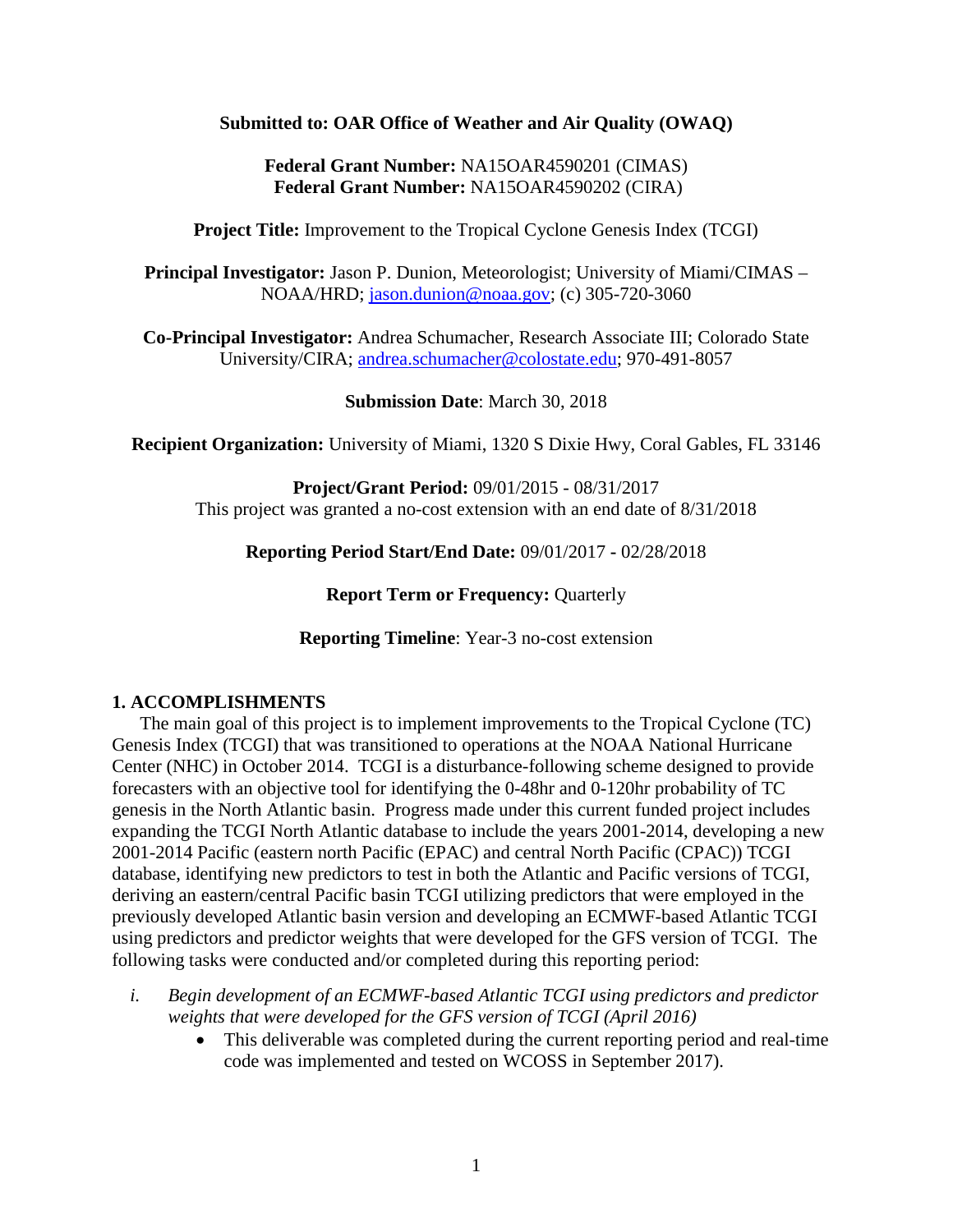- *ii. Begin sensitivity testing for optimal combinations of Atlantic and Pacific TCGI predictors- GFS version (June-November 2016)* 
	- This deliverable is complete and was reported on in our Year-2 final report.
- *iii. Perform real-time tests of 0-48 and 0-120 h Atlantic and Pacific TCGI (GFS version) on NESDIS computers at CIRA with output being made available online at (May-August 2017): [http://rammb.cira.colostate.edu/realtime\\_data/nhc/tcgi/](http://rammb.cira.colostate.edu/realtime_data/nhc/tcgi/)*
	- This deliverable is complete and was reported on in our Year-2 final report.
- *iv. Perform real-time tests of 0-48 and 0-120 h Atlantic and Pacific TCGI (ECMWF version) at NHC (requires computing and IT support from NHC) (May-August 2017)*
	- During this reporting period, the proposal team worked with the Technology  $\&$ Science Branch (TSB) at NHC to obtain real-time ECMWF tracks and forecast fields at CIRA so that parallel runs can be performed. The proposal team now has access to the ECMWF decks and pack files that are needed to run the ECMWF version of TCGI in real-time.
	- Real-time tests of the ECMWF TCGI were conducted during Co-PI Schumacher's visit to NHC from 28 August – 1 September 2017. The ECMWF TCGI was set up to run immediately after the GFS version of TCGI runs.
	- Subsequently, a small script error was found by Co-PI Schumacher that was preventing the ECMWF files from being created beginning on 1 September 2017. Co-PI Schumacher fixed this bug during a follow-up visit to NHC in November 2017.
	- The proposal team anticipates conducting additional real-time tests of the ECMWF version of TCGI on WCOSS and in parallel at CIRA in the May-July 2018 timeframe when NHC begins producing real-time forecasts of invests in the North Atlantic and EPAC/CPAC basins.
- *v. Finish development/evaluation of prototype ECMWF-based Atlantic TCGI (May-August 2017)*
	- See item *iv* above.
- *vi. Work with IT personnel at NOAA NHC to establish a means to more efficiently access real-time NOAA TAFB Dvorak fix information. This will help ensure increased reliability of real-time TCGI forecasts for use by NHC forecasters (May-August 2017).* 
	- This deliverable is complete and was reported on in our Year-2 final report.
- *vii. Final code for running both the Atlantic and Pacific versions of TCGI on operational NCEP computers will be provided to NHC/NCEP IT personnel if the project is accepted for operational transition (August 2017).*
	- This deliverable was completed during the current reporting period.
	- Atlantic and Pacific versions of the updated GFS-based TCGI and the new ECMWF-based TCGI are running in a quasi-production environment on WCOSS. A few minor bug fixes were implemented during Co-Pi Schumacher's visit to NHC in November 2017 based on product feedback gathered since the last updates made in September 2017.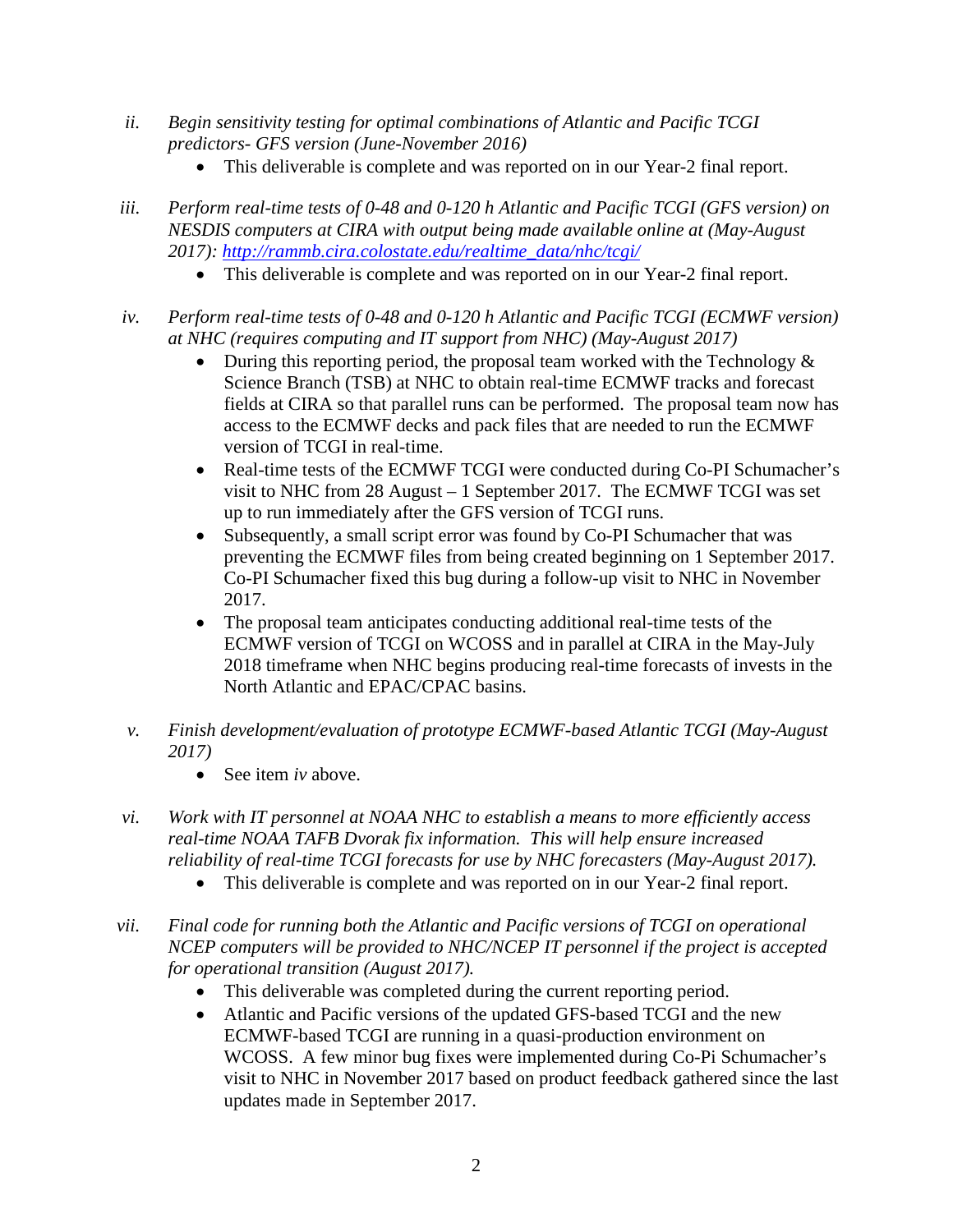- *viii. Final code for running both the Atlantic and Pacific versions of TCGI on operational NCEP computers will be provided to NHC/NCEP IT personnel if the project is accepted for operational transition (August 2017).*
	- This deliverable was completed during the current reporting period. All TCGI software has been installed and tested on the NCEP supercomputer (WCOSS) and will run in quasi-production for the 2018 season.
	- Per a request from our NHC POCs, the proposal team conducted verification statistics for the new GFS version of TCGI for both the Atlantic and Pacific basins. This included performing retrospective re-runs of TCGI for the Atlantic (728 TCGI runs) and eastern/central North Pacific (882 TCGI runs) hurricane seasons for a five year period (2013-2017) and for 2017. Verification analyses include reliability diagrams and Brier Skill Scores [relative to climatology (derived from the 2001-2014 TCGI invest database)] for TCGI and NHC TWO 0- 48 and 0-120-hr forecasts for 2013-2017 (Figs. 1 and 2) and 2017 (Figs. 3 and 4).



*Fig. 1: Reliability diagrams for TCGI and a homogeneous sample of NHC TWO Atlantic probabilistic TC genesis forecasts for the 2013-2017 Atlantic and EPAC/CPAC hurricane seasons. The solid blue, red,*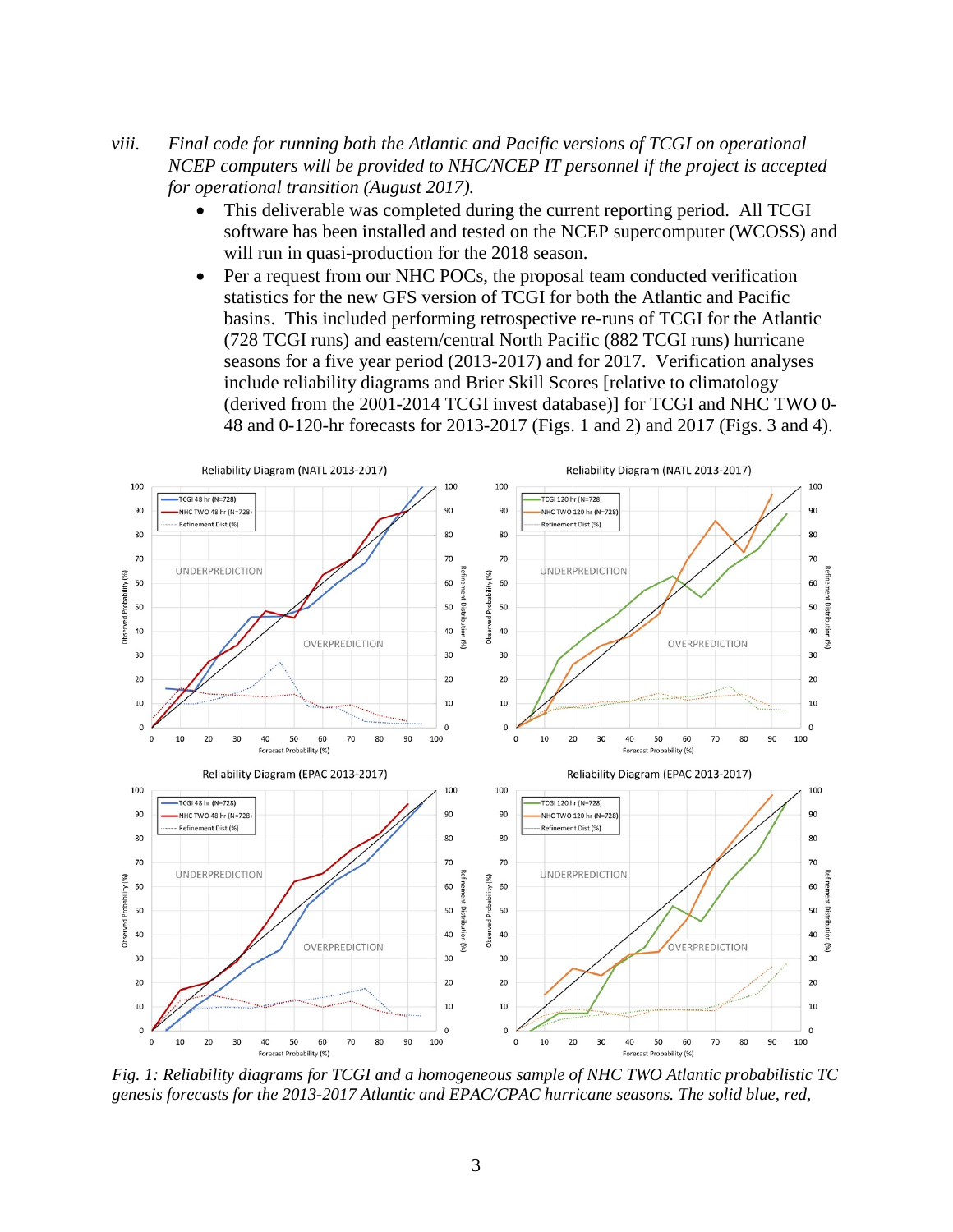*green, and orange lines indicate the relationship between the 48-hr (120-hr) forecast and verifying genesis percentages, with perfect reliability indicated by the thin diagonal black line. The dashed lines indicate how the corresponding forecasts were distributed among the possible forecast values.*



*Fig. 2: Brier Skill Scores for TCGI and a homogenous sample of NHC TWO Atlantic probabilistic TC genesis forecasts for the 2013-2017 Atlantic and EPAC/CPAC hurricane seasons. Skill was measured against the climatological probability of tropical cyclogenesis determined from a 2001-2014 dataset of Atlantic and EPAC/CPAC invests.*

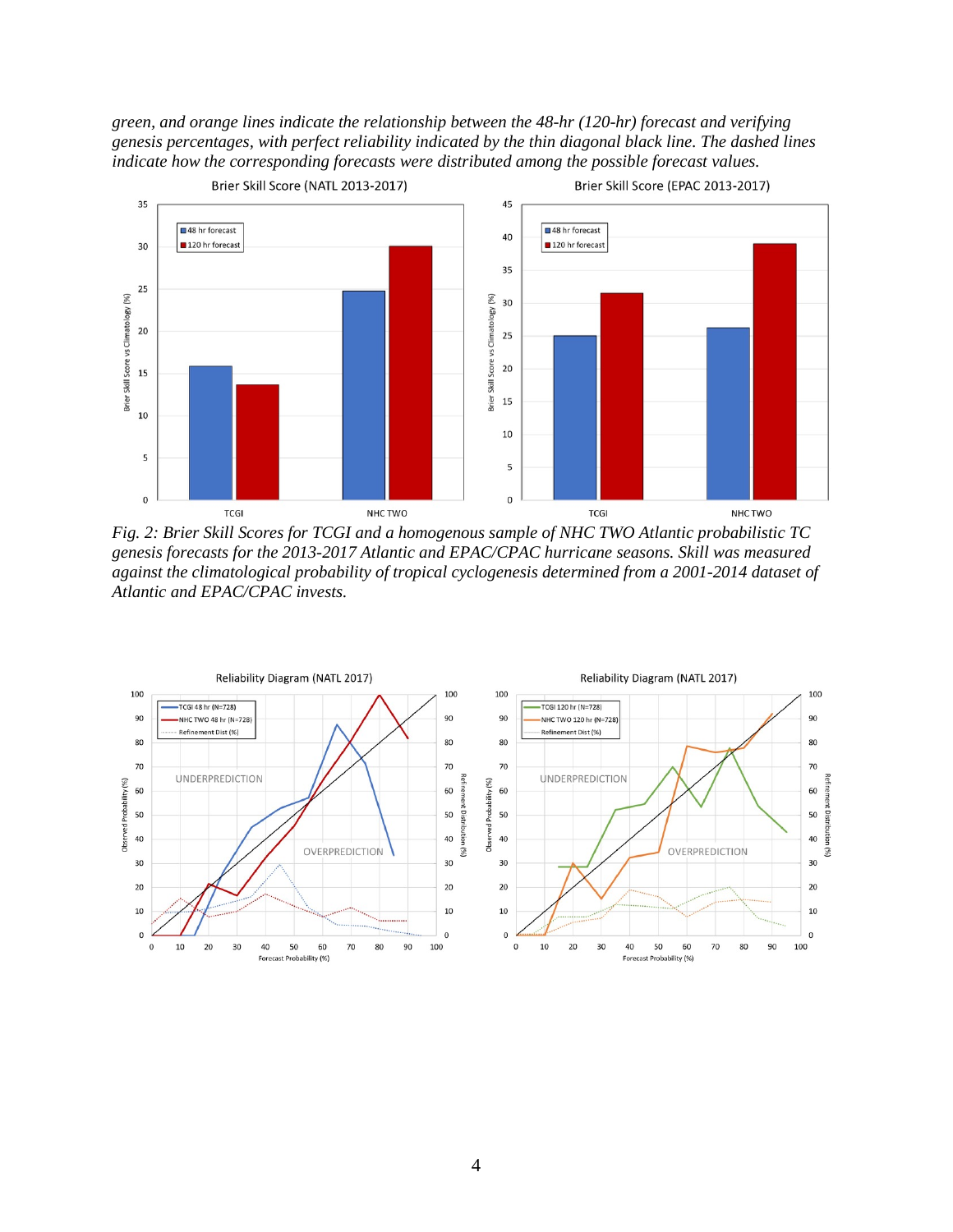

*Fig. 3: Reliability diagrams for TCGI and a homogeneous sample of NHC TWO Atlantic probabilistic TC genesis forecasts for the 2017 Atlantic and EPAC/CPAC hurricane seasons. The solid blue, red, green, and orange lines indicate the relationship between the 48-hr (120-hr) forecast and verifying genesis percentages, with perfect reliability indicated by the thin diagonal black line. The dashed lines indicate how the corresponding forecasts were distributed among the possible forecast values.*



*Fig. 4: Brier Skill Scores for TCGI and a homogenous sample of NHC TWO Atlantic probabilistic TC genesis forecasts for the 2017 Atlantic and EPAC/CPAC hurricane seasons. Skill was measured against the climatological probability of tropical cyclogenesis determined from a 2001-2014 dataset of Atlantic and EPAC/CPAC invests.*

Deliverables *i*, *ii*, *iii*, *vi, vii,* and *viii* have been completed. Deliverables *iv* and *v* are nearing completion and will be carried out during the approved upcoming no-cost extension period of this project. We anticipate that all deliverables will be completed by August 2018.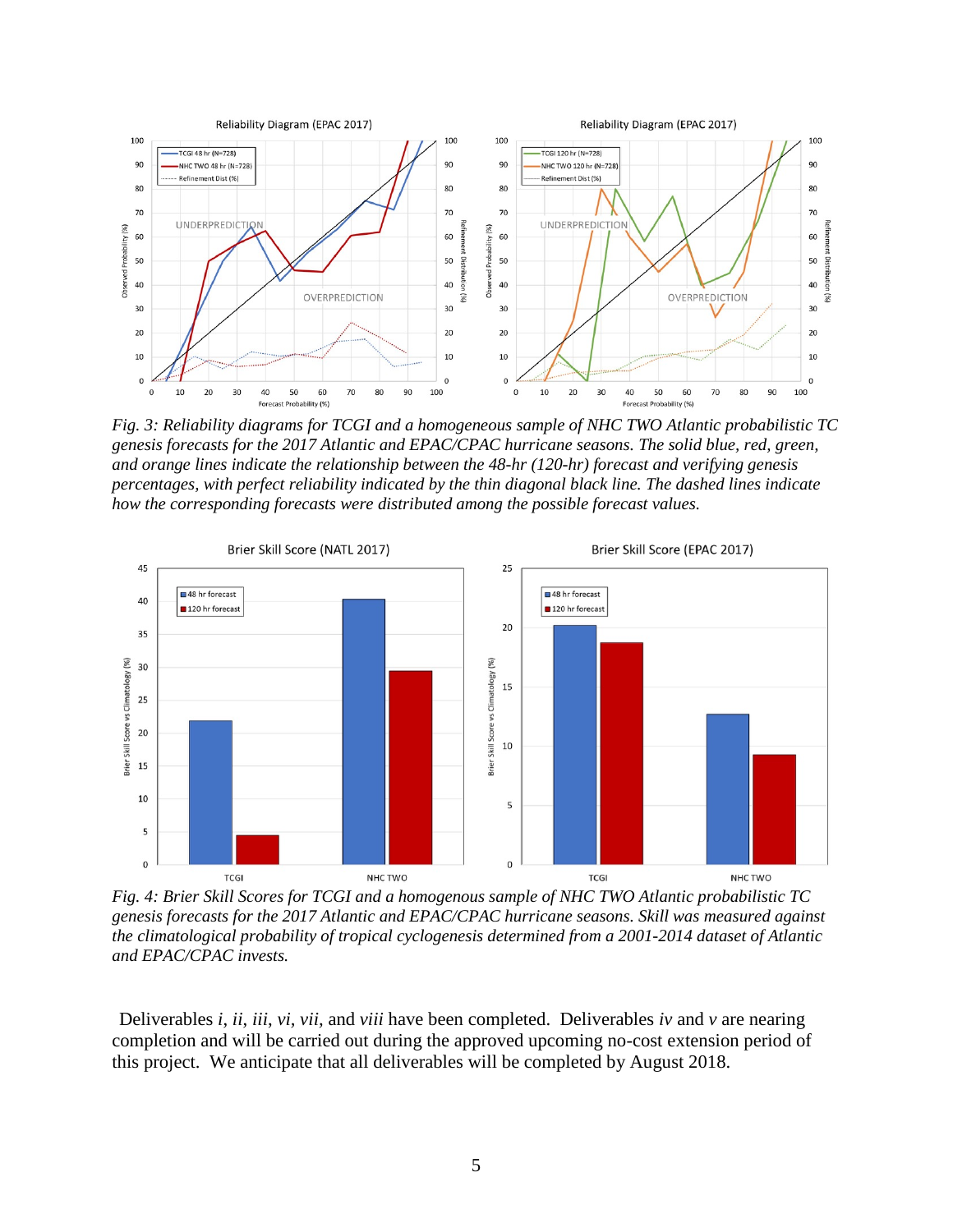# **2. PRODUCTS**

Efforts related to this project's current reporting period have produced the following:

- a. Updated Real-Time TCGI Website (hosted by the Colorado State University-CIRA):
	- [http://rammb.cira.colostate.edu/projects/tc\\_genesis/](http://rammb.cira.colostate.edu/projects/tc_genesis/)
- b. TCGI Computer Code
	- Atlantic and Pacific versions of TCGI (GFS and ECMWF model versions) have been installed on WCOSS.
- c. TCGI Verification Statistics
	- Verification statistics (reliability diagrams and Brier Skill Scores) for the GFS Atlantic and Pacific versions of TCGI and homogeneous sample of NHC Tropical TWO forecasts have been generated.

# **3. PARTICIPANTS & OTHER COLLABORATING ORGANIZATIONS**

The following team members have contributed to this project (no changes to senior/key project personnel has occurred since the last reporting period and only the personnel and institutions listed below have been involved in the project during this reporting period): **PI:**

Jason Dunion, University of Miami/CIMAS – NOAA/AOML/HRD, [jason.dunion@noaa.gov](mailto:jason.dunion@noaa.gov) **Co-PIs:**

John Kaplan, NOAA/AOML/Hurricane Research Division, [john.kaplan@noaa.gov](mailto:john.kaplan@noaa.gov) Andrea Schumacher, Colorado State University/CIRA, [schumacher@cira.colostate.edu](mailto:schumacher@cira.colostate.edu) Joshua Cossuth, Naval Research Laboratory-Monterey, [Joshua.Cossuth.ctr@nrlmry.navy.mil](mailto:Joshua.Cossuth.ctr@nrlmry.navy.mil)

# **Co-Is:**

Paul Leighton, NOAA/AOML/Hurricane Research Division, [paul.leighton@noaa.gov](mailto:paul.leighton@noaa.gov) Kate Musgrave, Colorado State University/CIRA, [Kate.Musgrave@colostate.edu](mailto:Kate.Musgrave@colostate.edu)

The following lists the tasks outlined in Sec. 1 and the project team members who contributed to those efforts:

- Task i: Co-PI Schumacher and Co-I Musgrave
- Task ii: PI Dunion and Co-PI Kaplan
- Task iii: Co-PI Schumacher and Co-I Musgrave
- Task iv: Co-PI Schumacher
- Task vi: Co-PI Schumacher and Co-I Musgrave
- Task vii: Co-PI Schumacher
- Task viii: Co-PI Schumacher, PI Dunion, and Co-PI Schumacher

# **4. IMPACT**

This project is in the developmental year-2 phase the important NOAA-identified impacts for this reporting period do not apply. None of this project's awarded budget has been spent in a foreign country.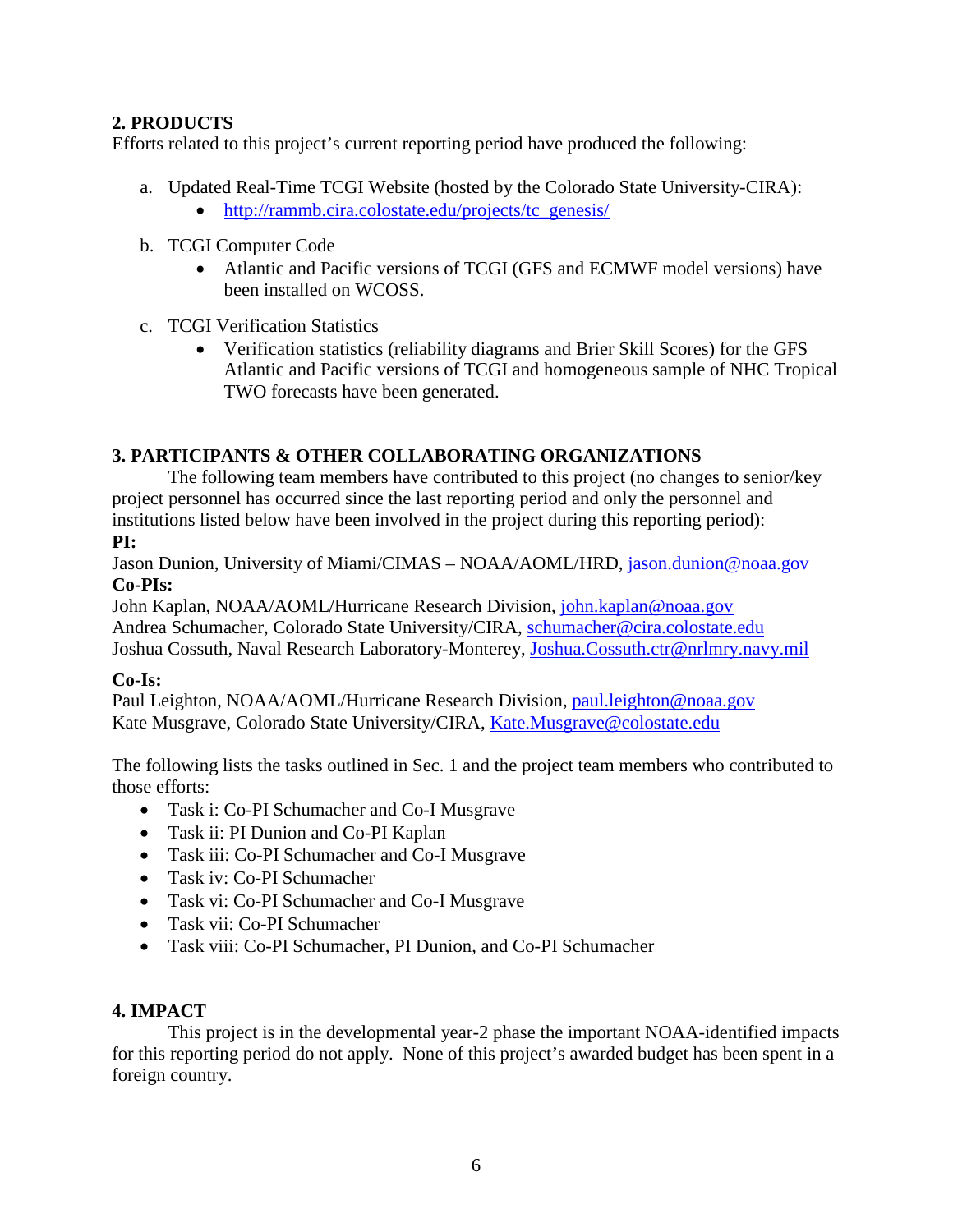#### **5. CHANGES/PROBLEMS**

No changes to the methodology and approach for this project have been made for this reporting period. The project budget is on track and future changes are not anticipated. A few of the project timelines require assistance from TSB IT personnel at NHC and were delayed and NHC POCs also requested that the proposal team provide verification statistics for TCGI. A nocost extension was requested and approved to allow extra time for these final deliverables to be completed.

### **6. SPECIAL REPORTING REQUIREMENTS**

The readiness level for this reporting period is estimated to be RL5 to RL6. Upcoming efforts in fall 2017 will elevate the project to RL7 to RL8. The following outlines test plans for this USWRP-supported testbed project:

- *I. What concepts/techniques will be tested? What is the scope of testing (what will be tested, what won't be tested)?*
	- TC genesis forecasts from the new GFS model-based Atlantic and Pacific versions of TCGI are being tested in real-time on the NOAA/NCEP WCOSS computer.
	- TC genesis forecasts from the new ECMWF model-based Atlantic and Pacific versions of TCGI will be tested in real-time on the NOAA/NCEP WCOSS computer.
- *II. How will they be tested? What tasks (processes and procedures) and activities will be performed, what preparatory work has to happen to make it ready for testing, and what will occur during the experimental testing?*
	- The new Atlantic and Pacific versions of TCGI are being run in a parallel realtime mode to the current operational version of TCGI. The computer code for the new TCGI has also been installed on WCOSS and is running in real-time.
- *III. When will it be tested? What are schedules and milestones for all tasks described in section II that need to occur leading up to testing, during testing, and after testing?*
	- Testing and evaluation of the new TCGI code (GFS) has been conducted since the beginning of the 2017 Atlantic hurricane season.
- *IV. Where will it be tested? Will it be done at the PI location or a NOAA location?*
	- The new TCGI is being run in parallel on both the NOAA/NCEP WCOSS computer and on servers at the Cooperative Institute for Research in the Atmosphere. Project personnel are testing and evaluating TCGI on both computing systems.
- *V. Who are the key stakeholders involved in testing (PIs, testbed support staff, testbed manager, forecasters, etc.)? Briefly what are their roles and responsibilities?*
	- The entire project team is involved in testing and evaluating the new TCGI. Feedback from this project's NHC points of contact have also been vital and they have been included during the ongoing testing and evaluation process. Some